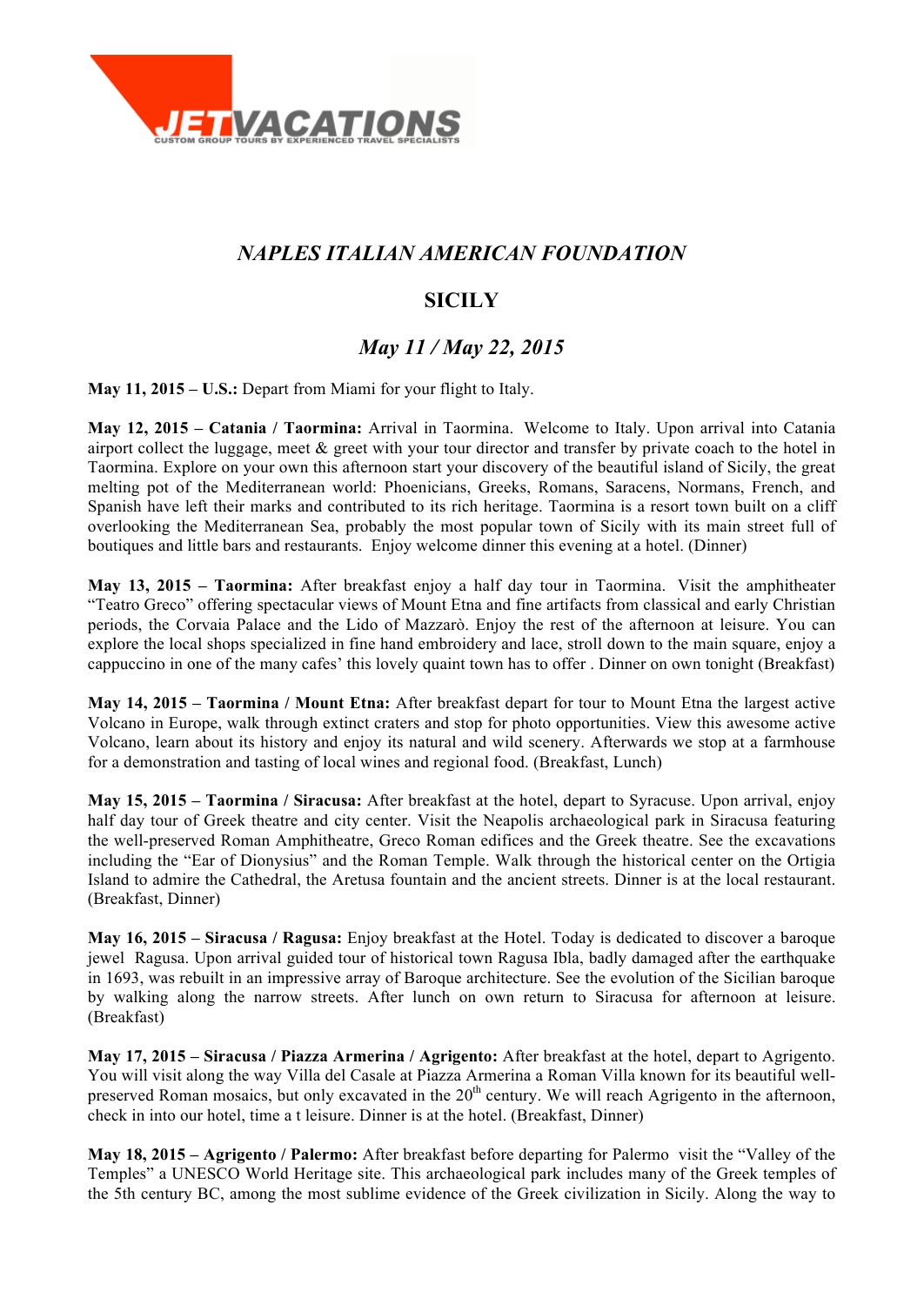Palermo we will make a stop that you can't miss at the Regaleali Estate of the Tasca d'Almerita Family \*\* which has been a thriving enterprise for more than 150 years; appreciated throughout the world for the award winning wines. The Regaleali 400 hectares of vineyards are between landscape of almond and olive trees and among this expanse there are wheat, oat and eucalyptus plants that create a rural landscape of rare charm and beauty. After visiting the Estate and the winery, we are welcomed in the country house of the Tasca family for a traditional Sicilian lunch. Our lunch will include also a wine tasting with selection of white and red wines. Arrival in Palermo in the afternoon. (Breakfast, Lunch)

*\*\* Subject to availability upon confirmation*

**May 19, 2015 – Palermo:** After breakfast at the hotel, depart for tour of Palermo Sicily's capital. Here the architecture reflects its many conquerors over the centuries including Normans, Arabs, Asians, and Greeks with distinct styles ranging from Arabic to Baroque, from Norman to Art Nouveau. Visit Monreale, with its spectacular Duomo famed for its 12th and 13th century mosaics. Afternoon is at leisure. Dinner is the local restaurant. (Breakfast, Dinner)

**May 20, 2015 - Palermo/Erice/Salt Road / Palermo:** After breakfast there will be a full day excursion to discover the western part of the island. Visit Erice, a medieval town, built on the top of Monte San Giuliano. It was an ancient settlement, predating the Middle Ages, but little remains from this period. Instead it has incredible city walls, fine paved streets, stone houses with decorated doorways, and open spaces with churches, all dating from the Middle Ages. Then on to an Oil Mill and Farmhouse, locally called *Baglio,* to experience the Sicilian traditions and have a country style lunch with simple and delicious Sicilian products that have passed from generation to generation. After lunch drive along saltpans and Sicilian windmills, it is possible to see numerous dazzlingly white mountains shimmering in the sun. These are not snow-capped mountains but hills of salt, an unreal scenario created by the salt flats, which form a sort of immense chessboard that ranges in color from off-green to pink. Return to Palermo in the afternoon. (Breakfast, Lunch)

**May 21, 2015 – Palermo / Cefalu / Palermo:** After breakfast visit Cefalu with your tour manager. Cefalù was founded on a hillside facing the sea near Palermo. It retains its medieval appearance with the center of the town located around a Norman cathedral which was built by Roger II in the  $12<sup>th</sup>$  century. As a leading bishopric there are many churches. The homes in the town have interesting architectural detail and the many shops offer an array of local crafts. There is a beautiful long beach with fine sand in the town. Farewell lunch in Cefalu. Return to Palermo, afternoon at leisure. (Breakfast, Lunch)

**May 22, 2015 – Palermo / USA:** After breakfast at the hotel transfer to airport for your flight back home. (Breakfast)

#### **PRICING**

**Group size: Minimum 20 passengers Per person in double: \$4529 / per person**

**Group size: Minimum 25 passengers Per person in double: \$4369 / per person**

**Group size: Minimum 30 passengers Per person in double: \$4239 / per person**

**Group size: Minimum 35 passengers Per person in double: \$4149 / per person**

**Single room supplement: \$819 / per room**

**Air Credit: \$1195 / per person. (If you prefer to arrange on your own air, please deduct this amount from the tour price**

### **Price Includes:**

- Round trip airfare from Miami. Fuel surcharges and airport taxes are included. (Valid at present time)
- 4\* centrally located Hotel 3 nights at the Montetauro 4\* in Taormina, 2 nights at the G H Alfeo 4\* in Siracusa, 1 night at the Hotel Baia di Ulisse in Agrigento, 4 nights at the Piazza Borsa 4\* in Palermo or similar. Hotel taxes and service charges are included.